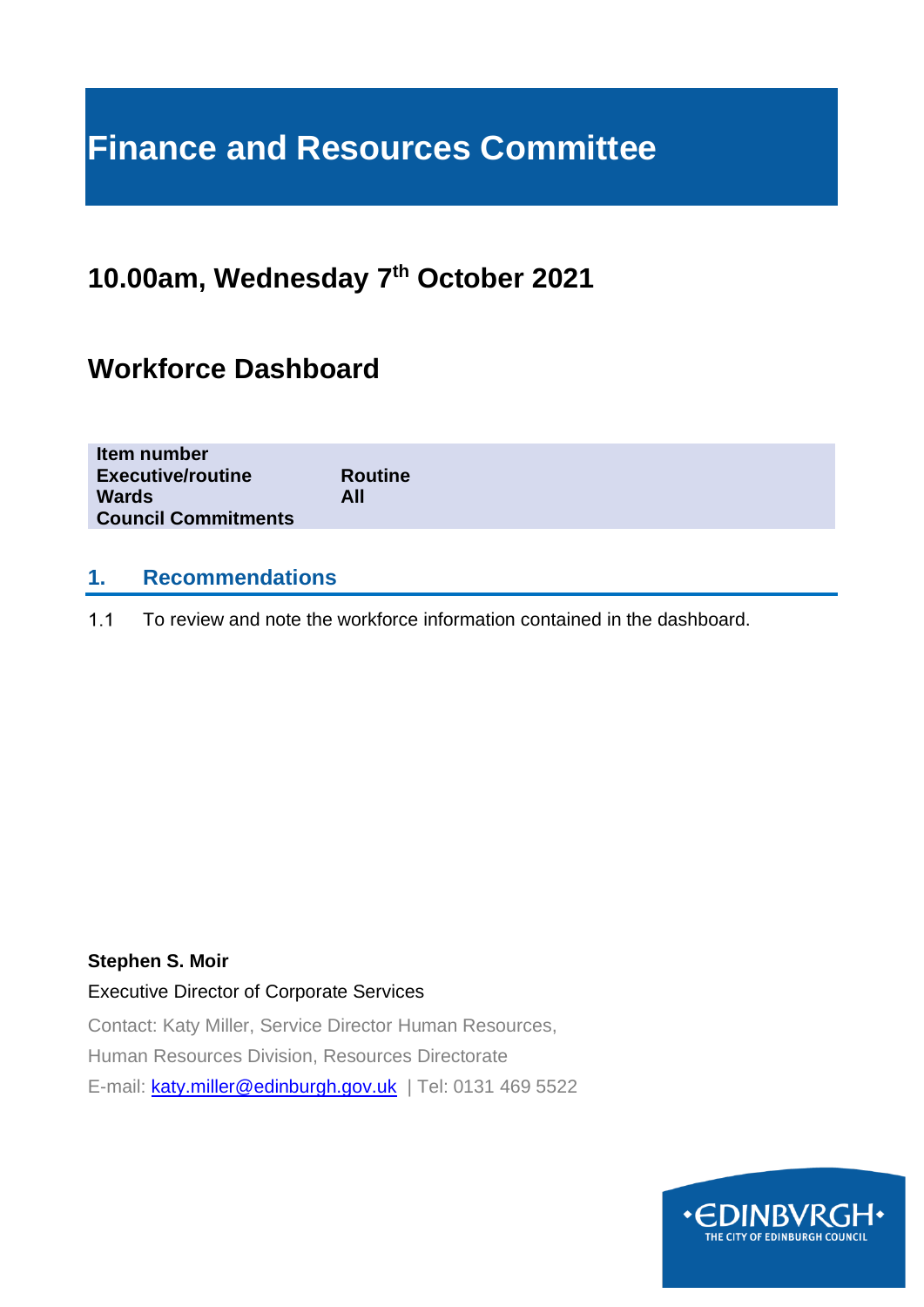**Report**

# **Workforce Dashboard**

### **2. Executive Summary**

2.1 This report provides a summary of workforce metrics for the core and flexible workforce, absence, transformation/redeployment, risk, and performance, for the period of **July 2021.**

### **3. Background**

3.1 Comparison is made to the previous dashboard reporting period, June 2021.

### **4. Main report**

- 4.1 The attached dashboard (Appendix 1) provides workforce information on:
	- the number of Full Time Equivalent (FTE) staff employed by the Council, the type of contract they are employed through and the turnover of new starts and leavers;
	- trends on absence rates, including the top five reasons for short and long-term absence;
	- the cost of the pay bill, including the cost associated with new starters and leavers;
	- insight relating to our performance framework (launched April 2017) including the percentage of annual conversations carried out.
	- the number of VERA/VR leavers and associated cumulative budget savings;
	- the number of redeployees and associated costs; and,
	- Learning and Development digital and face to face satisfaction rates and event numbers.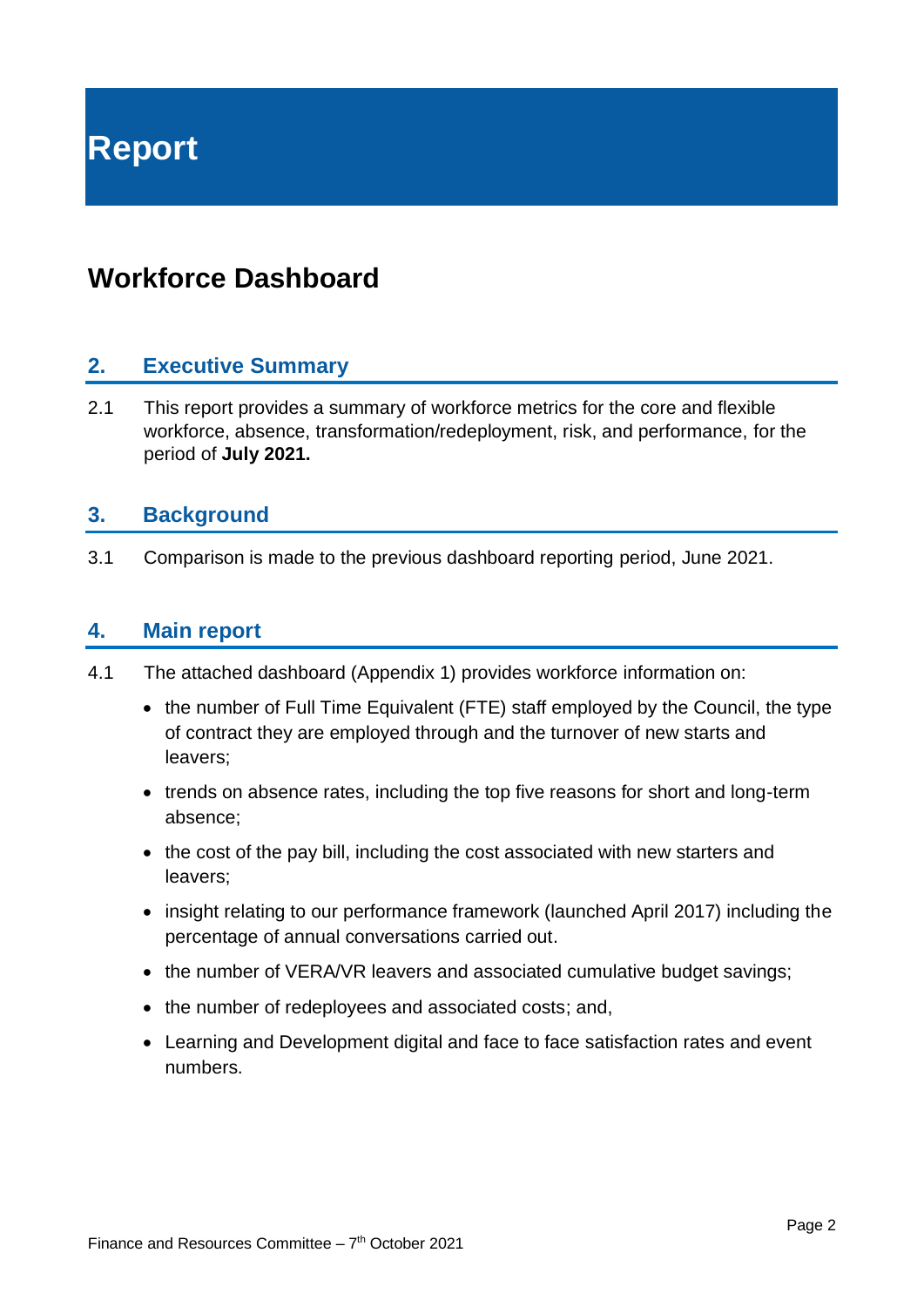### **Core Workforce**

- 4.2 All Figures referred to are contained in Appendix 3.
- 4.3 Our core workforce decreased this period by 215 FTE to 14,465 FTE. 199 FTE of which were in Communities and Families Schools & Lifelong Learning, as a result of their current practice of ending fixed term contracts at the end of the school term. Subsequently, the basic salary pay bill decreased by £6.1 m to £456.5m. Workforce FTE and pay bill trends are shown in **Figures 1 and 2**.
- 4.4 **Figure 3** shows the change in FTE for the Local Government Employee (LGE), Teaching, Chief Official and Craft Apprentice groups between June and July 2021.
- 4.5 **Figure 4** shows the change in Directorate FTE between June and July 2021.
- 4.6 Permanent contracts increased by 35 FTE, Fixed Term Contracts (FTCs) decreased by 192 FTE, acting up and secondment contracts decreased by 58 FTE and apprentice/trainee contracts stayed the same.
- 4.7 The annual cost of permanent contracts decreased by £0.6m and FTCs decreased by £5.1m. The cost of acting up and secondment arrangements decreased by £400k, and the cost of apprentices/trainees stayed the same.
- 4.8 The cost of organisation new starts was £1.1m and the cost of leavers was £1.6m.
- 4.9 The spend on Working Time Payments (WTPs) decreased by £8k to £693k.
- 4.10 **Figure 5** shows longer term Local Government Employee workforce change, between June 2015 and July 2021 (i.e. before and after Transformation).

### **Flexible Workforce**

- 4.11 In the period, this workforce was equivalent to approximately 1,135 FTE. The associated costs for this period increased by £0.5m to £3.1m. (**Figure 6**).
- 4.12 The spend on the agency workforce increased by £0.4m and cost the organisation £1.7m in the period. Of the total spend, 93% is attributable to the primary and secondary agency suppliers, whilst 7% relates to off-contract spend. The agency workforce this period was the equivalent of 587 FTE, with an average monthly workforce of 491 FTE (12-month average).
- 4.13 The agency cost trend is shown in **Figure 7**. Note that month on month agency cost fluctuation can be linked to the nature of the billing process.
- 4.14 The casual/supply workforce spend increased by £73K this period to £762K. The increase is primarily due to increased supply workers in the Communities and Families Schools & Lifelong Learning in the month. The casual/supply workforce this period was the equivalent of 366 FTE, with an average monthly workforce of 292 FTE (12-month average). The casual/supply cost trend is shown in **Figure 8**.
- 4.15 The total cost of overtime decreased by £39K this period to £622K. A breakdown of the spend by overtime "type" is detailed in **Figures 9** and **10**. Around 61% of the spend was made at the enhanced overtime rate; 16% was paid at plain time; 12% was paid for call outs; 10% related to contractual overtime and 1% was paid at the public holiday rate. The overtime/additional hours worked this period was the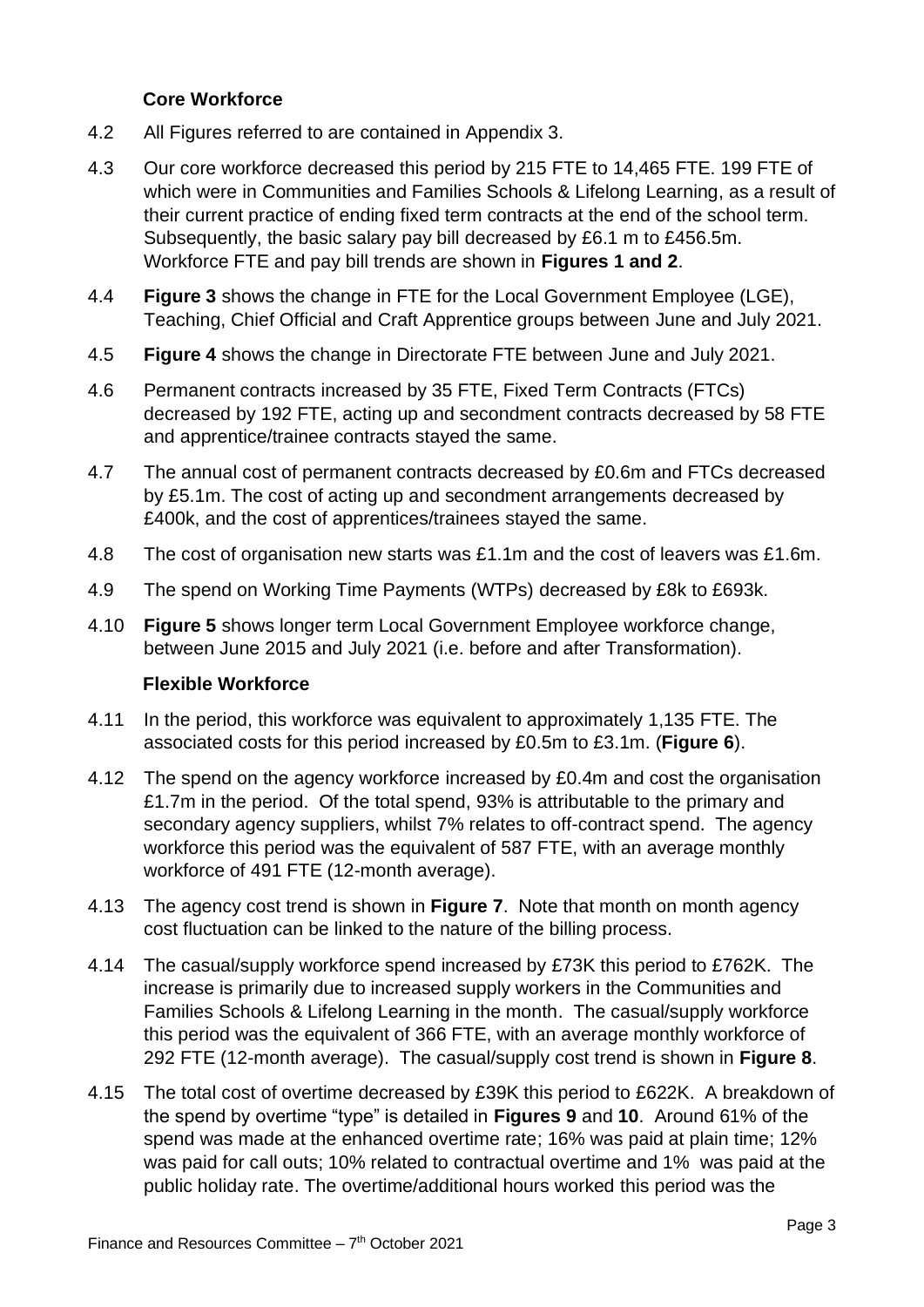equivalent of 182 FTE, with an average monthly workforce of 175 FTE (12-month average, callout hours excluded from FTE reporting). The overtime cost trend is shown in **Figure 11**.

### **Displaced Workforce**

- 4.16 The total number of employees on the redeployment register has decreased by one since the last period.
- 4.17 Of the 24 employees currently displaced; 15 have now been temporarily redeployed and 9 are not currently redeployed but are carrying out meaningful work in their former service area.
- 4.18 The funding arrangements for the total displaced FTE is as follows; 12.5 FTE are corporately funded; 8.4 FTE are funded by their service and 1.0 FTE are funded externally.

### **Absence**

- 4.19 In the period the monthly absence rate (reflecting days lost to absence in July 2021) decreased from 4.63% (June 2021) to 3.54% (see **Figures 12, 13 and 14**). These figures exclude COVID related absence. While the Council Sickness average decreased by 1.09% in the month, this is localised, ranging from a 1.6% decrease in Communities & Families Directorate to a 0.29% increase in Place Directorate.
- 4.20 The rolling absence rate for the organisation for the 20/21 year was 4.61%, reflecting 140k working days lost to absence in the period (approx. 626 FTE) (see **Figures 15 and 16**). The rolling absence rate for the organisation for the 19/20 year was 5.28%, reflecting 170k working days lost to absence in the period (approx. 756 FTE). Comparison of the 18/19 and 19/20 rolling rate demonstrates an overall increase in organisation absence in the last 12 months.

### **Case Management**

- 4.21 There are currently 166 open high-risk cases (Appendix 4).
- 4.22 The necessity for an ongoing precautionary suspension (currently 13 colleagues) is reviewed on a monthly basis by the Nominated Officer, the ongoing direct cost of those suspended is circa £179k.

### **Learning and Development**

### **Utilisation**

- 4.24 In July there is always a reduction in the number of learning events and engagement in digital learning, as many colleagues take annual leave.
- 4.25 Throughout July, the Learning and Development team focused on making our digital learning resources ready for the transition to myLearning Hub, our new learning experience platform, for the launch on August 2. myLearning Hub offers one portal now for colleagues to access all digital learning resources. Short sessions on MS Teams to introduce myLearning Hub has been made available to colleagues at launch and will be continued as schools return.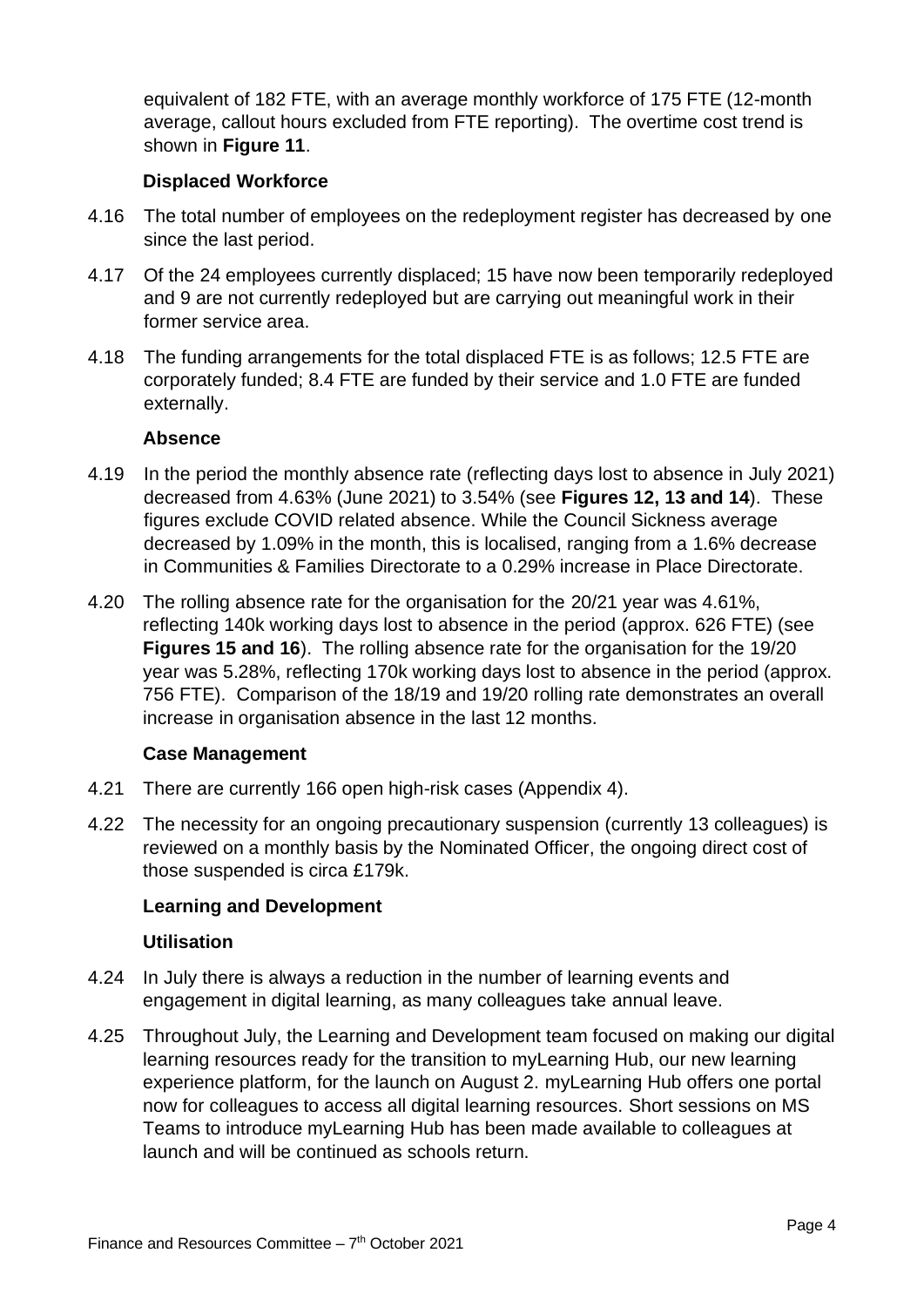### **5. Next Steps**

5.1 To continue to monitor appropriate workforce data to evidence that the Council is on track to achieve targeted workforce controls and budget savings.

### **6. Financial impact**

- 6.1 Salary costs for employees on redeployment (particularly those not redeployed).
- 6.3 Opportunity cost of lost working time due to sickness absence.
- 6.4 Agency, Overtime/Additional Hours expenditure.

### **7. Stakeholder/Community Impact**

7.1 Stakeholder consultation and engagement, including senior management teams, Trade Unions and elected members, is ongoing.

### **8. Background reading/external references**

8.1Workforce Control Report and Dashboard to Corporate Leadership Team on 13 January 2021.

### **9. Appendices**

- Appendix 1: Corporate Leadership Team Workforce Dashboard
- Appendix 2: Corporate Leadership Team Workforce Dashboard Glossary
- Appendix 3: Workforce Management Information and Trends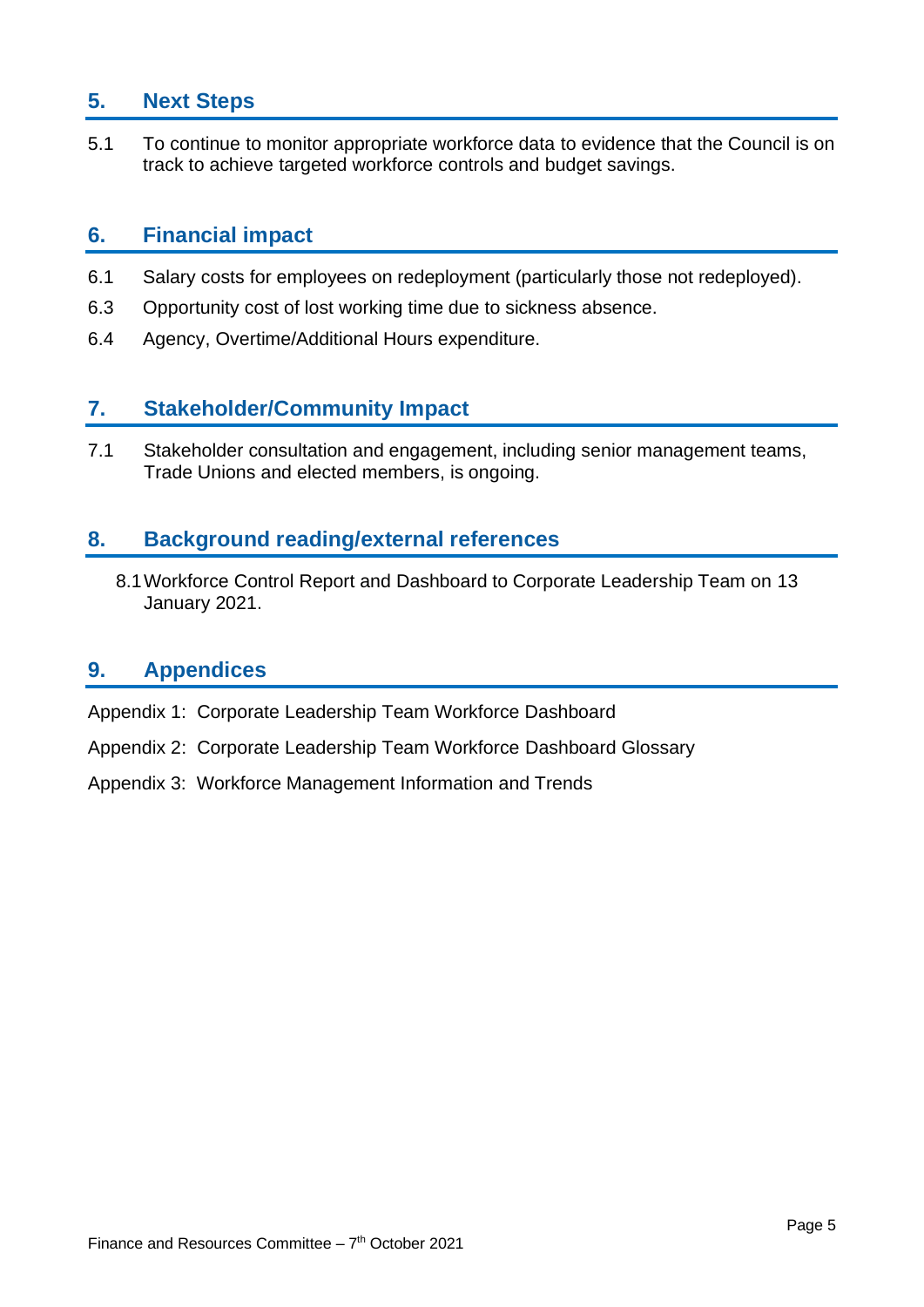### **Appendix 1: Corporate Leadership Team Workforce Dashboard**



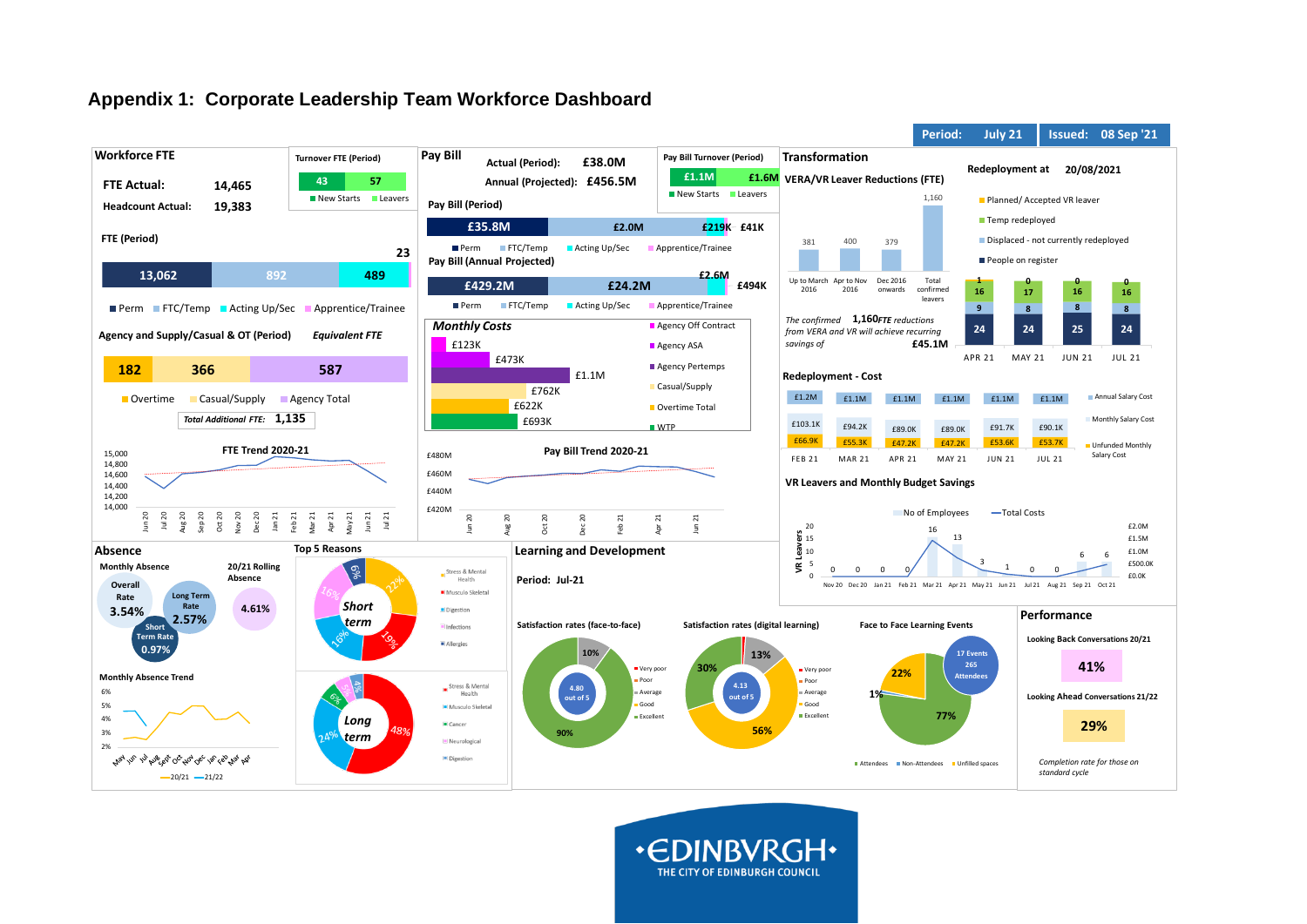### **Appendix 2: Corporate Leadership Team Workforce Dashboard Glossary**

### **Workforce FTE**

**FTE Actual:** 

Headcount

Actual:

Sum of FTE for all staff on CEC payroll Count of total contracts/positions is not reported here

Total number of individual employees on CEC payroll

#### **FTE (Period)**

Breakdown of FTE by contract type for all staff on CEC payroll. A snapshot taken on 25th of each month (post 2nd payroll calc to capture all contractual changes, leavers etc). New starts after 1st of month are removed and included in the next month's FTE analysis. This methodology enables better syncing of workforce FTE data and new start/leaver data.

#### **Additional FTE\* (Period)**

Breakdown of additional working hours utilisation for overtime represented as equivalent FTE. Agency cost and supply/casual cost converted to notional FTE value using average annual salary cost of £35/£25K per FTE.

Overtime - actual units of time claimed/paid for additional hours (excludes call-out OT hours) at last transaction date. Data extracted at week 1 to capture late payments.

Agency - cost of weekly invoicing from Pertemps, ASA and off-contract agencies for the last month. Data extracted after last weekly payroll in preceding month.

Casual/supply - cost of hours claimed at last transaction date. Data extracted at week 1 to capture late payments.

FTE calculated on the basis that a full-time Local Government Employee works 36 hours per week over 52.18 weeks (1878 hours). This calculation will be developed to take into account a 35 hour working week for Teacher contracts and any other conditions identified at consultation.

#### **Turnover FTE (Period)**

Archive data from previous S&I dashboard process.

Organisation new starts and leavers in the month. Does not report on internal new appointments (e.g. additional contracts, promotion) or ended contracts for multi-position holders (where other positions are still live).

Trend data - archive data from previous

S&I dashboard process.

#### Absence

**FTE Trend** 

All tables and graphs based on preceding 12 months absence data for all staff on CEC payroll.

Data extracted at week 1 to capture late

#### **Pay Bill**

Sum of pro-rated basic salary for all **Actual (Period):** staff on CEC payroll

**Annual (Projected):** Sum of pro-rated basic salary for all staff on CEC payroll\*12

#### Pav Bill (Period)

Breakdown of basic pay by contract type for all staff on CEC payroll. Same reporting conditions as for FTE.

#### Pay Bill (Annual Projected)

Breakdown of basic pay by contract type for all staff on CEC payroll\*12. Same reporting conditions as for FTE.

For trends analysis it should be noted that workforce FTE/cost vs new start/leaver FTE/cost will never match exactly due to the "internal churn" of the existing staff population, e.g. changes to working hours, additional contracts).

#### **Monthly Costs**

Performance

#### **Pay Bill Turnover (Period)**

As FTE. Costings report on the annual basic salaries (pro-rated) for new start and leaver populations.

#### Pav Bill Trend

Archive data from previous S&I dashboard process.

#### **Looking Back Conversations**

Total number of conversations where target date for completion has been reached (last day of preceding month). Data extracted at week 1 to capture late input. For the standard cycle, all looking back meetings should have taken place by 31/03/18. Different service areas have varying rolling dates for completion of GR1-4. Staff do not fall into scope for completion analysis until the last day of their target month for completion has passed.

**Transformation** 

**VERA/VR Leaver Reductions (FTE)** 

Headcount of staff on redeployment reaister with status

surplus, temp redeployed, future dated VERA/VR leaver. Data

Pro-rated basic salary data for staff on redeployment reaister.

**VR Leavers and Cumulative Budget Savings** 

Data from Finance at week 4 of month.

**Redeployment - People** 

extracted at 27th of month.

**Redeployment - Cost** 

Data from Finance at week 4 of month.

Actual cost of hours claimed for overtime, agency and casual/supply and payments made in period. Actual cost of transactions for all working time payments (variable, shifts, weekend, niahts, disruption) at the last transaction date.

**Looking Ahead Conversations** 

target month for completion has passed.

Total number of conversations where target date for completion

has been reached (last day of preceding month). Data extracted

at week 1 to capture late input. Different service areas have

into scope for completion analysis until the last day of their

varying rolling dates for completion of GR1-4. Staff do not fall

CLT – 08 September 2021

Page 7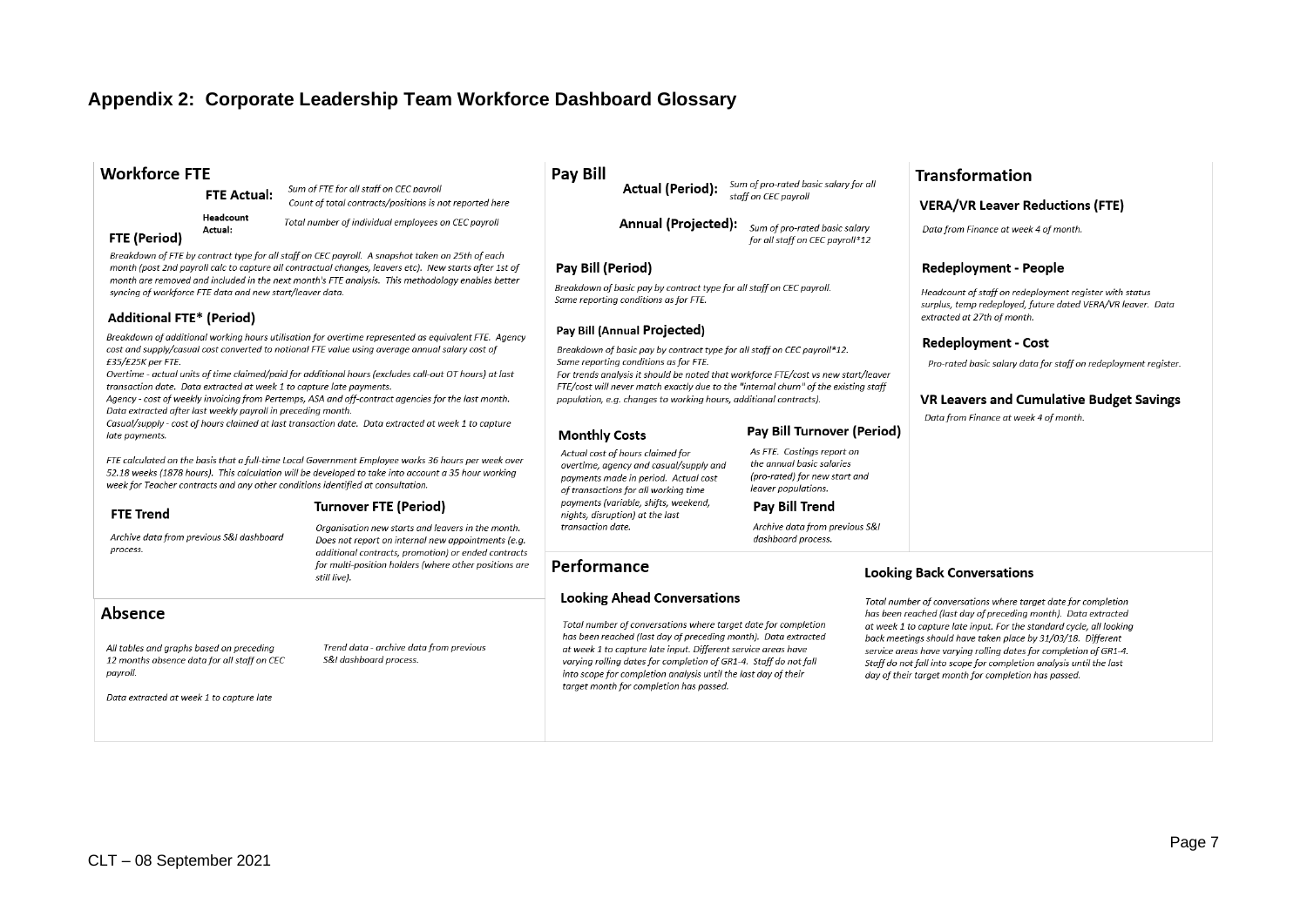### **Appendix 3: Workforce Management Information and Trends**



## **Core Workforce: Management Information and Trends**



|                                                          | <b>June 2021</b> |           | <b>July 2021</b> |           | Change in  | Change in<br>Headcount |  |
|----------------------------------------------------------|------------------|-----------|------------------|-----------|------------|------------------------|--|
| Category/ Group                                          | <b>FTE</b>       | Headcount | FTE              | Headcount | <b>FTE</b> |                        |  |
| Local Government<br>Employee GR1-GR12<br>including Craft | 10.870           | 13.638    | 10.848           | 13.514    | $-22$      | $-124$                 |  |
| <b>Chief Official</b>                                    | 14               | 14        | 14               | 14        | U          |                        |  |
| <b>Craft Apprentice</b>                                  | 19               | 19        | 19               | 19        | U          |                        |  |
| <b>Teaching Total</b>                                    | 3.777            | 4.950     | 3.585            | 4.831     | $-192$     | $-119$                 |  |
|                                                          |                  |           |                  |           |            |                        |  |
| <b>Council Total</b>                                     | 14,680           | 18,621    | 14,465           | 18,378    | $-215$     | $-243$                 |  |

#### **Fig. 3 Core Workforce Groups Fig. 4 Core Workforce FTE by Directorate**

|                           | <b>June 2021</b>        |        | <b>July 2021</b> |           | Change in  | Change in |  |
|---------------------------|-------------------------|--------|------------------|-----------|------------|-----------|--|
| <b>Directorate</b>        | <b>FTE</b><br>Headcount |        | <b>FTE</b>       | Headcount | <b>FTE</b> | Headcount |  |
| Strategy & Comms          | 141                     | 152    |                  |           |            |           |  |
| C&F                       | 8,008                   | 10,753 | 7,809            | 10,571    | $-199$     | $-182$    |  |
| EH&SCP                    | 2.043                   | 2,332  | 2,028            | 2,304     | $-14$      | $-28$     |  |
| Place                     | 2,293                   | 2,685  | 2.295            | 2,634     | 2          | $-51$     |  |
| Resources                 | 2.181                   | 2.844  |                  |           |            |           |  |
| Displaced                 | 14                      | 15     | 13               | 13        | $-1$       | $-2$      |  |
| <b>Corporate Services</b> | ⇁                       | 7      | 2.320            | 2.943     | $-10$      | $-60$     |  |
| <b>Council Total</b>      | 14,687                  | 18,788 | 14,465           | 18,465    | $-222$     | $-323$    |  |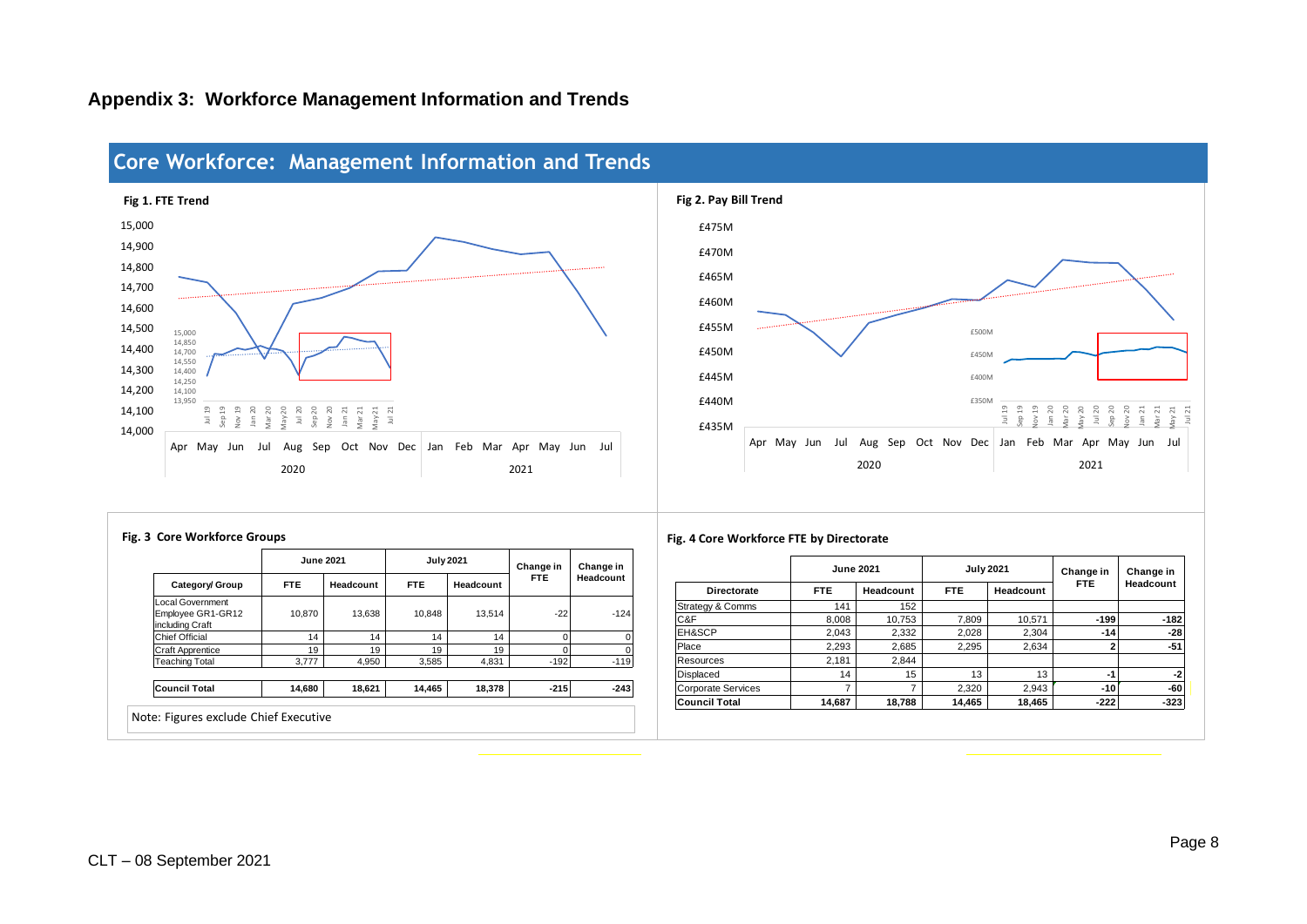### **Appendix 3: Workforce Management Information and Trends (continued)**

### **Core Workforce: Management Information and Trends**

| Fig 5. Local Government Employee Workforce Change June 2015 to Current Period<br><b>June 2015</b><br><b>June 2017</b><br><b>June 2018</b><br><b>June 2020</b><br><b>July 2021</b><br><b>June 2019</b><br>Change in<br><b>Basic Salarv</b><br><b>Basic Salary</b><br><b>Basic Salarv</b><br><b>Basic Salarv</b><br><b>Basic Salary</b><br><b>Basic Salary</b><br>Category/<br><b>LGE FTE</b><br><b>FTE</b><br>FTE<br><b>FTE</b><br><b>FTE</b><br>FTE<br><b>FTE</b><br>Grade<br>Cost<br>Cost<br>Cost<br>Cost<br>Group<br>Cost<br>Cost<br>GR <sub>1</sub><br>576<br>£4.1M<br>624<br>£8.1M<br>638<br>£8.4M<br>595<br>£8.1M<br>£8.3M<br>240<br>£3.6M<br>230<br>394<br>GR <sub>2</sub><br>£2.9M<br>170<br>167<br>496<br>£9.9M<br>299<br><b>Front Line</b><br>244<br>£3.4M<br>198<br>£2.5M<br>£2.6M<br>£7.8M<br>543<br><b>Staff</b><br>GR <sub>3</sub><br>427<br>2,374<br>£38.2M<br>2,089<br>£35.1M<br>£37.3M<br>£37.0M<br>2,124<br>£34.9M<br>1,965<br>£34.9M<br>2,038<br>1,947<br>GR4<br>72<br>2,479<br>£45.8M<br>2.567<br>£48.1M<br>2,444<br>£46.8M<br>2,549<br>£52.0M<br>2.445<br>£51.8M<br>2,406<br>£51.3M<br>GR <sub>5</sub><br>£35.3M<br>£43.5M<br>65<br>£40.6M<br>£35.2M<br>1,545<br>1,634<br>£39.6M<br>1.674<br>£41.9M<br>1,744<br>1,808<br>1,563<br><b>Front Line</b><br>GR <sub>6</sub><br>1.397<br>£38.0M<br>£42.2M<br>£44.1M<br>45<br>1.421<br>£37.1M<br>1.337<br>£35.9M<br>1.444<br>£41.8M<br>1.402<br>1.466<br>Manager/<br>GR7<br>1,294<br>216<br>1,520<br>£48.0M<br>1,296<br>£42.1M<br>£42.4M<br>1,294<br>£45.2M<br>1,300<br>£46.8M<br>1,304<br>£46.9M<br><b>Specialist</b><br>GR <sub>8</sub><br>776<br>689<br>£26.7M<br>711<br>48<br>£29.2M<br>652<br>700<br>£29.0M<br>£30.3M<br>728<br>£31.1M<br>£25.1M<br>77<br>GR9<br>276<br>359<br>280<br>281<br>279<br>£14.2M<br>282<br>£14.5M<br>£15.9M<br>£12.9M<br>£13.0M<br>£13.9M<br>GR <sub>10</sub><br>118<br>117<br>120<br>127<br>£7.7N<br>121<br>£7.3M<br>3<br>£6.3M<br>123<br>£6.5M<br>£6.4M<br>£7.0M<br><b>Managers</b><br>$\overline{7}$<br><b>GR11</b><br>47<br>36<br>33<br>£2.3M<br>36<br>38<br>£2.4M<br>40<br>£2.9M<br>£3.0M<br>£2.4M<br>£2.7M<br>5<br><b>GR12</b><br>31<br>33<br>38<br>£2.4M<br>42<br>40<br>£3.3M<br>36<br>£2.9M<br>£2.2M<br>£2.8M<br>£3.3M<br>£277.8M<br>10,694<br>10,808<br>10,848<br>953<br>Total<br>10,849<br>£256.8M<br>£259.4M<br>£280.5M<br>10,782<br>£289.2M<br>£295.6M<br>11,801 | Core Workforce: Management Information and Trends |  |  |  |  |  |  |  |  |  |  |  |  |                    |           |                                        |
|--------------------------------------------------------------------------------------------------------------------------------------------------------------------------------------------------------------------------------------------------------------------------------------------------------------------------------------------------------------------------------------------------------------------------------------------------------------------------------------------------------------------------------------------------------------------------------------------------------------------------------------------------------------------------------------------------------------------------------------------------------------------------------------------------------------------------------------------------------------------------------------------------------------------------------------------------------------------------------------------------------------------------------------------------------------------------------------------------------------------------------------------------------------------------------------------------------------------------------------------------------------------------------------------------------------------------------------------------------------------------------------------------------------------------------------------------------------------------------------------------------------------------------------------------------------------------------------------------------------------------------------------------------------------------------------------------------------------------------------------------------------------------------------------------------------------------------------------------------------------------------------------------------------------------------------------------------------------------------------------------------------------------------------------------------------------------------------------------------------------------------------------------------------------------------------------------------------------------------------------------------------------------------------------------------------------------------------------------------------------------|---------------------------------------------------|--|--|--|--|--|--|--|--|--|--|--|--|--------------------|-----------|----------------------------------------|
|                                                                                                                                                                                                                                                                                                                                                                                                                                                                                                                                                                                                                                                                                                                                                                                                                                                                                                                                                                                                                                                                                                                                                                                                                                                                                                                                                                                                                                                                                                                                                                                                                                                                                                                                                                                                                                                                                                                                                                                                                                                                                                                                                                                                                                                                                                                                                                          |                                                   |  |  |  |  |  |  |  |  |  |  |  |  |                    |           |                                        |
|                                                                                                                                                                                                                                                                                                                                                                                                                                                                                                                                                                                                                                                                                                                                                                                                                                                                                                                                                                                                                                                                                                                                                                                                                                                                                                                                                                                                                                                                                                                                                                                                                                                                                                                                                                                                                                                                                                                                                                                                                                                                                                                                                                                                                                                                                                                                                                          |                                                   |  |  |  |  |  |  |  |  |  |  |  |  | June 15 to July 21 |           |                                        |
|                                                                                                                                                                                                                                                                                                                                                                                                                                                                                                                                                                                                                                                                                                                                                                                                                                                                                                                                                                                                                                                                                                                                                                                                                                                                                                                                                                                                                                                                                                                                                                                                                                                                                                                                                                                                                                                                                                                                                                                                                                                                                                                                                                                                                                                                                                                                                                          |                                                   |  |  |  |  |  |  |  |  |  |  |  |  |                    | Change in |                                        |
|                                                                                                                                                                                                                                                                                                                                                                                                                                                                                                                                                                                                                                                                                                                                                                                                                                                                                                                                                                                                                                                                                                                                                                                                                                                                                                                                                                                                                                                                                                                                                                                                                                                                                                                                                                                                                                                                                                                                                                                                                                                                                                                                                                                                                                                                                                                                                                          |                                                   |  |  |  |  |  |  |  |  |  |  |  |  |                    |           | <b>LGE Basic</b><br><b>Salary Cost</b> |
|                                                                                                                                                                                                                                                                                                                                                                                                                                                                                                                                                                                                                                                                                                                                                                                                                                                                                                                                                                                                                                                                                                                                                                                                                                                                                                                                                                                                                                                                                                                                                                                                                                                                                                                                                                                                                                                                                                                                                                                                                                                                                                                                                                                                                                                                                                                                                                          |                                                   |  |  |  |  |  |  |  |  |  |  |  |  |                    |           | $-E4.0M$                               |
|                                                                                                                                                                                                                                                                                                                                                                                                                                                                                                                                                                                                                                                                                                                                                                                                                                                                                                                                                                                                                                                                                                                                                                                                                                                                                                                                                                                                                                                                                                                                                                                                                                                                                                                                                                                                                                                                                                                                                                                                                                                                                                                                                                                                                                                                                                                                                                          |                                                   |  |  |  |  |  |  |  |  |  |  |  |  |                    |           | £6.5M                                  |
|                                                                                                                                                                                                                                                                                                                                                                                                                                                                                                                                                                                                                                                                                                                                                                                                                                                                                                                                                                                                                                                                                                                                                                                                                                                                                                                                                                                                                                                                                                                                                                                                                                                                                                                                                                                                                                                                                                                                                                                                                                                                                                                                                                                                                                                                                                                                                                          |                                                   |  |  |  |  |  |  |  |  |  |  |  |  |                    |           | $-E1.1M$                               |
|                                                                                                                                                                                                                                                                                                                                                                                                                                                                                                                                                                                                                                                                                                                                                                                                                                                                                                                                                                                                                                                                                                                                                                                                                                                                                                                                                                                                                                                                                                                                                                                                                                                                                                                                                                                                                                                                                                                                                                                                                                                                                                                                                                                                                                                                                                                                                                          |                                                   |  |  |  |  |  |  |  |  |  |  |  |  |                    |           | £5.4M                                  |
|                                                                                                                                                                                                                                                                                                                                                                                                                                                                                                                                                                                                                                                                                                                                                                                                                                                                                                                                                                                                                                                                                                                                                                                                                                                                                                                                                                                                                                                                                                                                                                                                                                                                                                                                                                                                                                                                                                                                                                                                                                                                                                                                                                                                                                                                                                                                                                          |                                                   |  |  |  |  |  |  |  |  |  |  |  |  |                    |           | £2.9M                                  |
|                                                                                                                                                                                                                                                                                                                                                                                                                                                                                                                                                                                                                                                                                                                                                                                                                                                                                                                                                                                                                                                                                                                                                                                                                                                                                                                                                                                                                                                                                                                                                                                                                                                                                                                                                                                                                                                                                                                                                                                                                                                                                                                                                                                                                                                                                                                                                                          |                                                   |  |  |  |  |  |  |  |  |  |  |  |  |                    |           | £6.9M                                  |
|                                                                                                                                                                                                                                                                                                                                                                                                                                                                                                                                                                                                                                                                                                                                                                                                                                                                                                                                                                                                                                                                                                                                                                                                                                                                                                                                                                                                                                                                                                                                                                                                                                                                                                                                                                                                                                                                                                                                                                                                                                                                                                                                                                                                                                                                                                                                                                          |                                                   |  |  |  |  |  |  |  |  |  |  |  |  |                    |           | $-E1.1M$                               |
|                                                                                                                                                                                                                                                                                                                                                                                                                                                                                                                                                                                                                                                                                                                                                                                                                                                                                                                                                                                                                                                                                                                                                                                                                                                                                                                                                                                                                                                                                                                                                                                                                                                                                                                                                                                                                                                                                                                                                                                                                                                                                                                                                                                                                                                                                                                                                                          |                                                   |  |  |  |  |  |  |  |  |  |  |  |  |                    |           | £1.9M                                  |
|                                                                                                                                                                                                                                                                                                                                                                                                                                                                                                                                                                                                                                                                                                                                                                                                                                                                                                                                                                                                                                                                                                                                                                                                                                                                                                                                                                                                                                                                                                                                                                                                                                                                                                                                                                                                                                                                                                                                                                                                                                                                                                                                                                                                                                                                                                                                                                          |                                                   |  |  |  |  |  |  |  |  |  |  |  |  |                    |           | $-E1.4M$                               |
|                                                                                                                                                                                                                                                                                                                                                                                                                                                                                                                                                                                                                                                                                                                                                                                                                                                                                                                                                                                                                                                                                                                                                                                                                                                                                                                                                                                                                                                                                                                                                                                                                                                                                                                                                                                                                                                                                                                                                                                                                                                                                                                                                                                                                                                                                                                                                                          |                                                   |  |  |  |  |  |  |  |  |  |  |  |  |                    |           | £1.0M                                  |
|                                                                                                                                                                                                                                                                                                                                                                                                                                                                                                                                                                                                                                                                                                                                                                                                                                                                                                                                                                                                                                                                                                                                                                                                                                                                                                                                                                                                                                                                                                                                                                                                                                                                                                                                                                                                                                                                                                                                                                                                                                                                                                                                                                                                                                                                                                                                                                          |                                                   |  |  |  |  |  |  |  |  |  |  |  |  |                    |           | $-E0.1M$                               |
|                                                                                                                                                                                                                                                                                                                                                                                                                                                                                                                                                                                                                                                                                                                                                                                                                                                                                                                                                                                                                                                                                                                                                                                                                                                                                                                                                                                                                                                                                                                                                                                                                                                                                                                                                                                                                                                                                                                                                                                                                                                                                                                                                                                                                                                                                                                                                                          |                                                   |  |  |  |  |  |  |  |  |  |  |  |  |                    |           | £0.7M                                  |
|                                                                                                                                                                                                                                                                                                                                                                                                                                                                                                                                                                                                                                                                                                                                                                                                                                                                                                                                                                                                                                                                                                                                                                                                                                                                                                                                                                                                                                                                                                                                                                                                                                                                                                                                                                                                                                                                                                                                                                                                                                                                                                                                                                                                                                                                                                                                                                          |                                                   |  |  |  |  |  |  |  |  |  |  |  |  |                    |           | £17.7M                                 |
|                                                                                                                                                                                                                                                                                                                                                                                                                                                                                                                                                                                                                                                                                                                                                                                                                                                                                                                                                                                                                                                                                                                                                                                                                                                                                                                                                                                                                                                                                                                                                                                                                                                                                                                                                                                                                                                                                                                                                                                                                                                                                                                                                                                                                                                                                                                                                                          |                                                   |  |  |  |  |  |  |  |  |  |  |  |  |                    |           |                                        |

#### **Fig 5. Local Government Employee Workforce Change June 2015 to Current Period**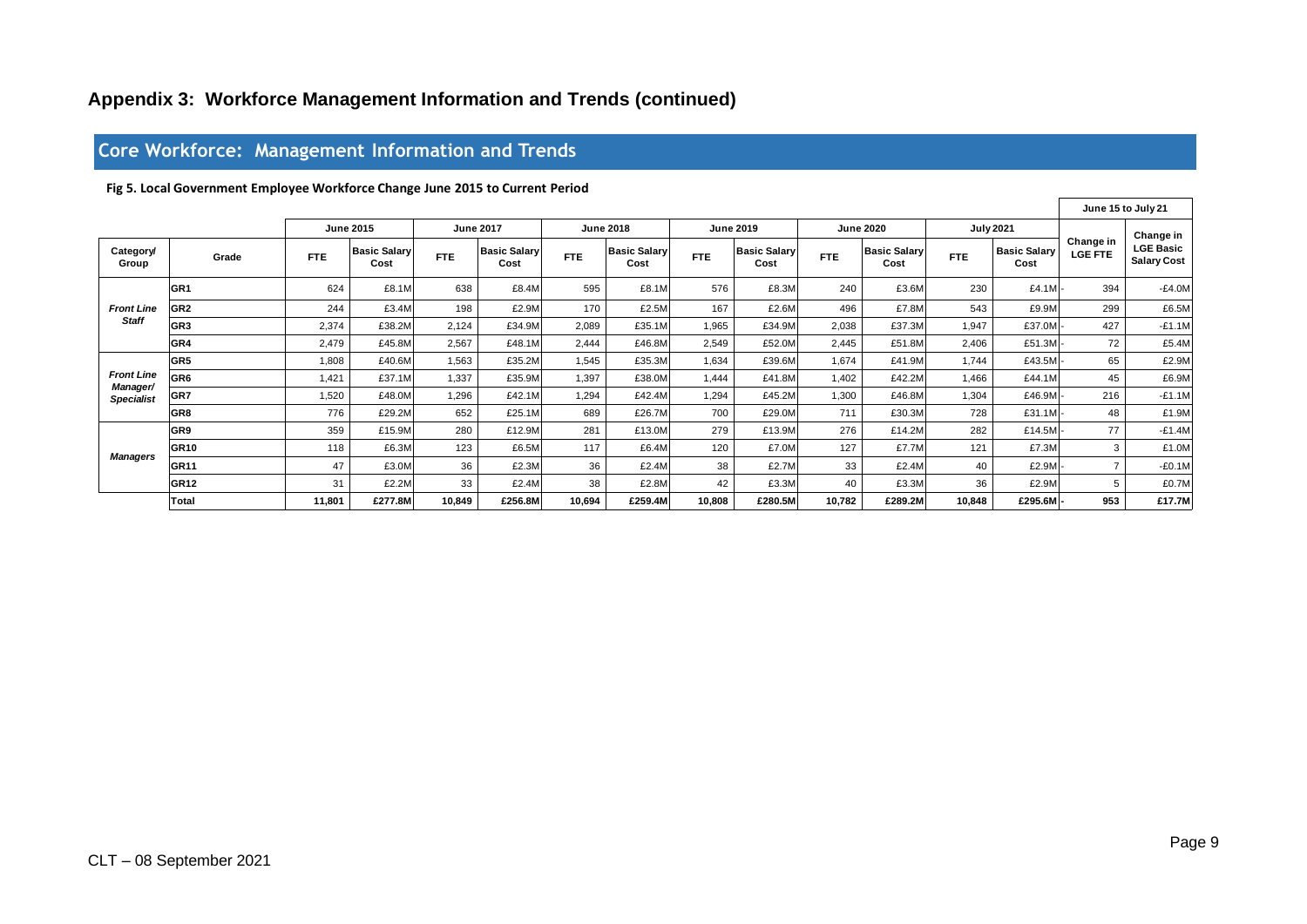### **Appendix 3: Workforce Management Information and Trends (continued)**